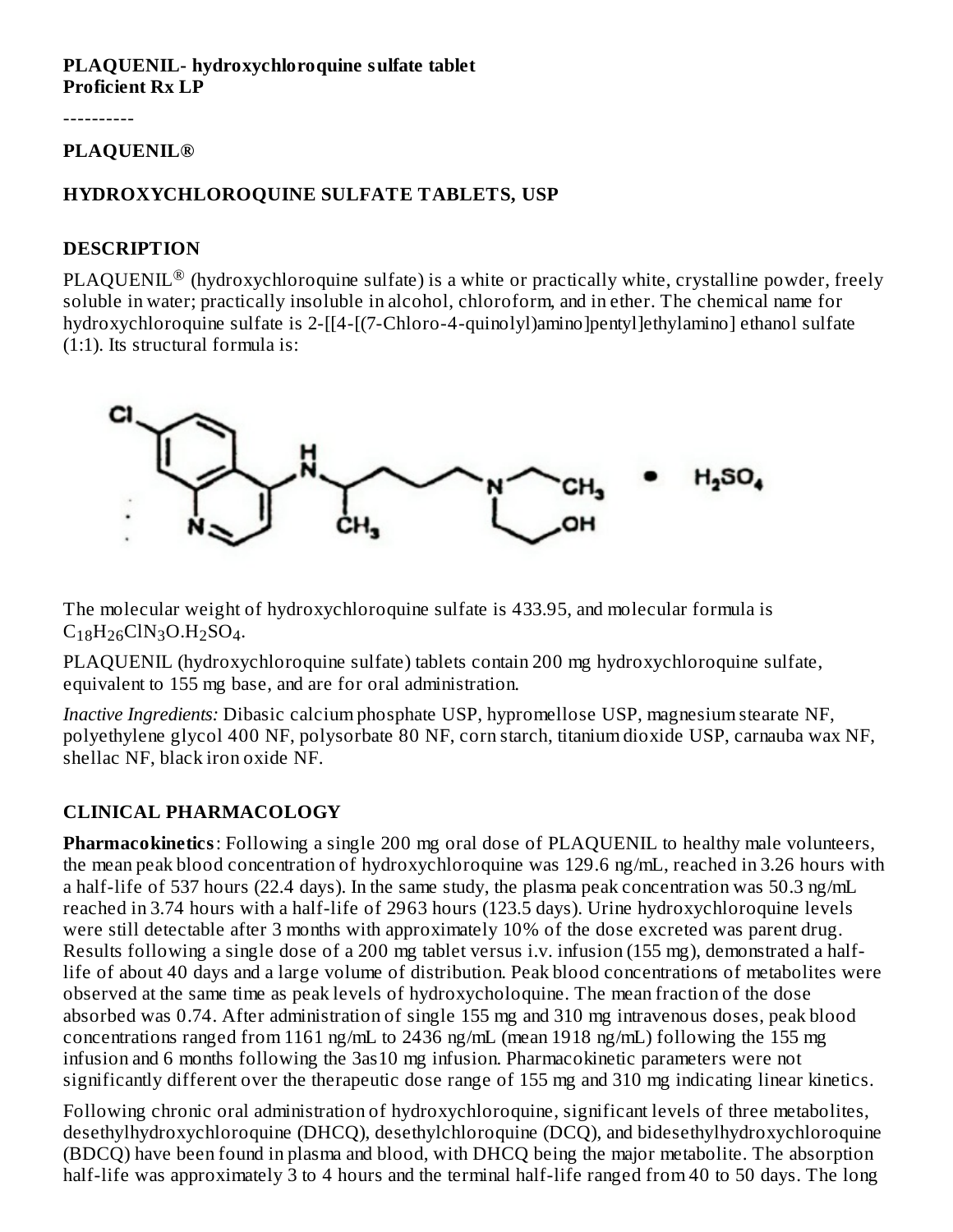half-life can be attributed to extensive tissue uptake rather than through decreased excretion. Peak plasma levels of hydroxychloroquine were seen in about 3 to 4 hours. Renal clearance in rheumatoid arthritis (RA) patients taking PLAQUENIL for at least six months seemed to be similar to that of the single dose studies in volunteers, suggesting that no change occurs with chronic dosing. Range for renal clearance of unchanged drug was approximately 16 to 30% and did not correlate with creatinine clearance; therefore, a dosage adjustment is not required for patients with renal impairment. In RA patients, there was large variability as to the fraction of the dose absorbed (i.e. 30 to 100%), and mean hydroxychloroquine levels were significantly higher in patients with less disease activity. Cellular levels of patients on daily hydroxychloroquine have been shown to be higher in mononuclear cells than polymorphonuclear leucocytes.

# **Microbiology - Malaria**

Mechanism of action: The precise mechanism by which hydroxychloroquine exhibits activity against Plasmodium is not known. Hydroxychloroquine, like chloroquine, is a weak base and may exert its effect by concentrating in the acid vesicles of the parasite and by inhibiting polymerization of heme. It can also inhibit certain enzymes by its interaction with DNA.

Activity in vitro and in Clinical Infections: Hydroxychloroquine is active against the erythrocytic forms of chloroquine sensitive strains of Plasmodium falciparum, Plasmodium malariae, Plasmodium ovale, and Plasmodium vivax. Hydroxychloroquine is not active against the gametocytes and exoerythrocytic forms including the hypnozoite stage (P. vivax and P. ovale) of the Plasmodium parasites.

Drug Resistance: P. falciparum strains exhibiting reduced susceptibility to chloroquine also show reduced susceptibility to hydroxychloroquine.

Resistance of Plasmodium parasites to chloroquine is widespread (see INDICATIONS AND USAGE – Malaria).

Patients in whom chloroquine or hydroxychloroquine have failed to prevent or cure clinical malaria or parasitemia, or patients who acquired malaria in a geographic area where chloroquine resistance is known to occur should be treated with another form of antimalarial therapy (see INDICATIONS AND USAGE – Malariaand WARNINGS).

# **Rheumatoid Arthritis and Systemic Lupus Erythematosus**

Mechanism of action: The mechanisms underlying the anti-inflammatory and immunomodulatory effects of PLAQUENIL are unknown

# **INDICATIONS AND USAGE**

# **Malaria**

PLAQUENIL is indicated for the treatment of uncomplicated malaria due to *P. falciparum, P. malariae, P. ovale,* and *P. vivax*.

PLAQUENIL is indicated for the prophylaxis of malaria in geographic areas where chloroquine resistance is not reported.

# Limitations of Use in Malaria

• PLAQUENIL is not recommended for the treatment of complicated malaria.

• PLAQUENIL is not effective against chloroquine or hydroxychloroquine-resistant strains of *Plasmodium* species (see **CLINICAL PHARMACOLOGY – Microbiology**). PLAQUENIL is not recommended for the treatment of malaria acquired in geographic areas where chloroquine resistance occurs or when the *Plasmodium* species has not been identified.

• PLAQUENIL is not recommended for malaria prophylaxis in geographic areas where chloroquine resistance occurs.

• PLAQUENIL does not prevent relapses of *P. vivax* or *P. ovale* because it is not active against the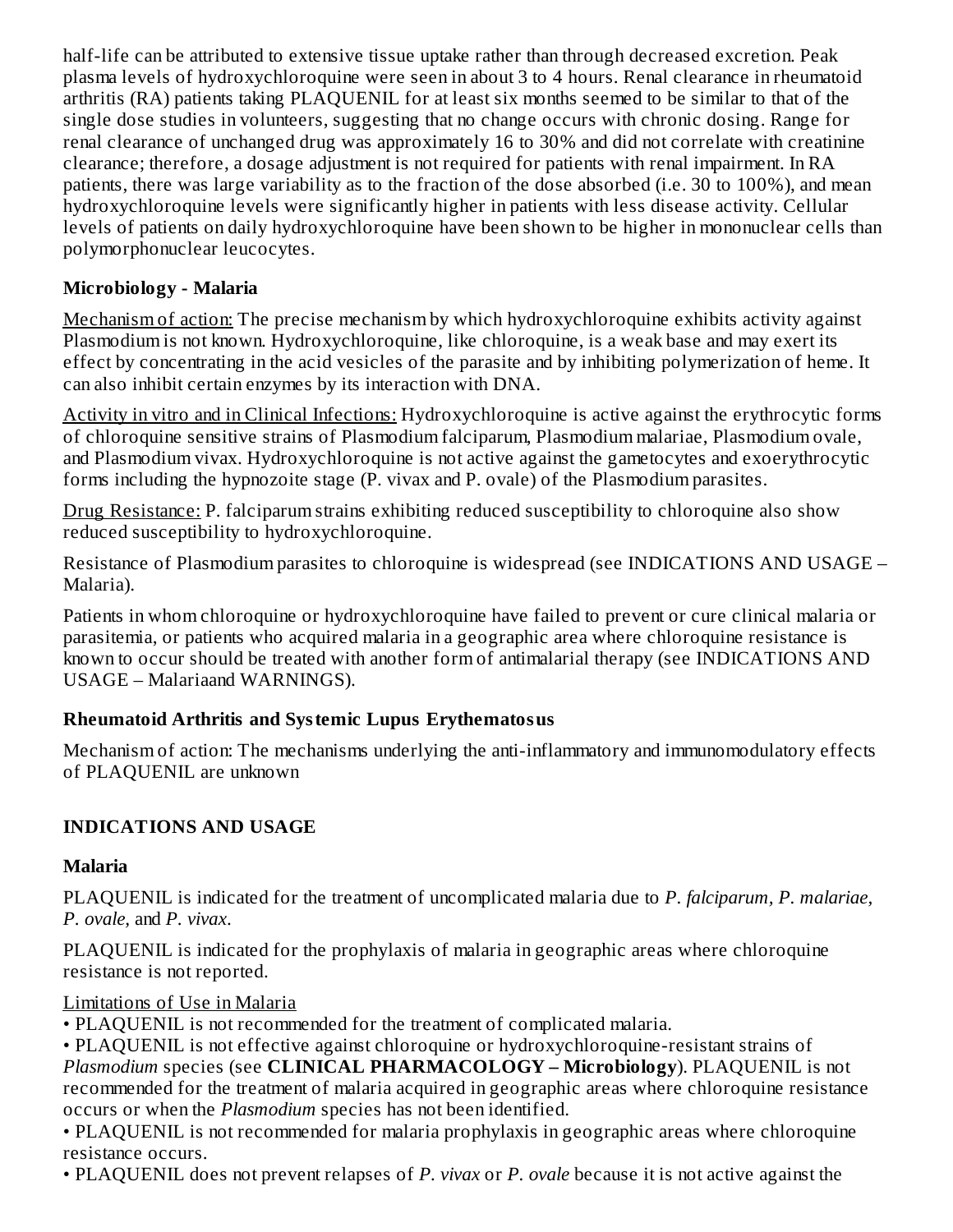hypnozoite forms of these parasites. For radical cure of *P. vivax* and *P. ovale* infections, concomitant therapy with an 8-aminoquinoline compound is necessary (see **CLINICAL PHARMACOLOGY – Microbiology**).

Prior to prescribing PLAQUENIL for the treatment or prophylaxis of malaria, consult the Centers for Disease Control and Prevention (CDC) Malaria website (http://www.cdc.gov/malaria).

### **Lupus Erythematosus**

PLAQUENIL is indicated for the treatment of chronic discoid lupus erythematosus and systemic lupus erythematosus in adults.

### **Rheumatoid Arthritis**

PLAQUENIL is indicated for the treatment of acute and chronic rheumatoid arthritis in adults.

# **CONTRAINDICATIONS**

Use of PLAQUENIL is contraindicated in patients with known hypersensitivity to 4-aminoquinoline compounds.

# **WARNINGS**

**Resistant strains of malaria:** PLAQUENIL is not effective against chloroquine-resistant strains of *P. falciparum* (see **CLINICAL PHARMACOLOGY – Microbiology**).

**Ocular:** Irreversible retinal damage has been observed in some patients who had received hydroxychloroquine sulfate. Significant risk factors for retinal damage include daily doses of hydroxychloroquine sulfate greater than 6.5 mg/kg (5 mg/kg base) of actual body weight, durations of use greater than five years, subnormal glomerular filtration, use of some concomitant drug products such as tamoxifen citrate and concurrent macular disease.

A baseline ocular examination is recommended within the first year of starting PLAQUENIL. The baseline exam should include: best corrected distance visual acuity (BCVA), an automated threshold visual field (VF) of the central 10 degrees (with retesting if an abnormality is noted), and spectral domain ocular coherence tomography (SD-OCT).

For individuals with significant risk factors (daily dose of hydroxychloroquine sulfate greater than 5.0 mg/kg base of actual body weight, subnormal glomerular filtration, use of tamoxifen citrate or concurrent macular disease) monitoring should include annual examinations which include BCVA, VF and SD-OCT. For individuals without significant risk factors, annual exams can usually be deferred until five years of treatment.

In individuals of Asian descent, retinal toxicity may first be noticed outside the macula. In patients of Asian descent, it is recommended that visual field testing be performed in the central 24 degrees instead of the central 10 degrees.

It is recommended that hydroxychloroquine be discontinued if ocular toxicity is suspected and the patient should be closely observed given that retinal changes (and visual disturbances) may progress even after cessation of therapy.

**Cardiac Effects, including Cardiomyopathy and QT prolongation:** Postmarketing cases of lifethreatening and fatal cardiomyopathy have been reported with use of PLAQUENIL as well as with use of chloroquine. Patients may present with atrioventricular block, pulmonary hypertension, sick sinus syndrome or with cardiac complications. ECG findings may include atrioventricular, right or left bundle branch block. Signs or symptoms of cardiac compromise have appeared during acute and chronic treatment. Clinical monitoring for signs and symptoms of cardiomyopathy is advised, including use of appropriate diagnostic tools such as ECG to monitor patients for cardiomyopathy during PLAQUENIL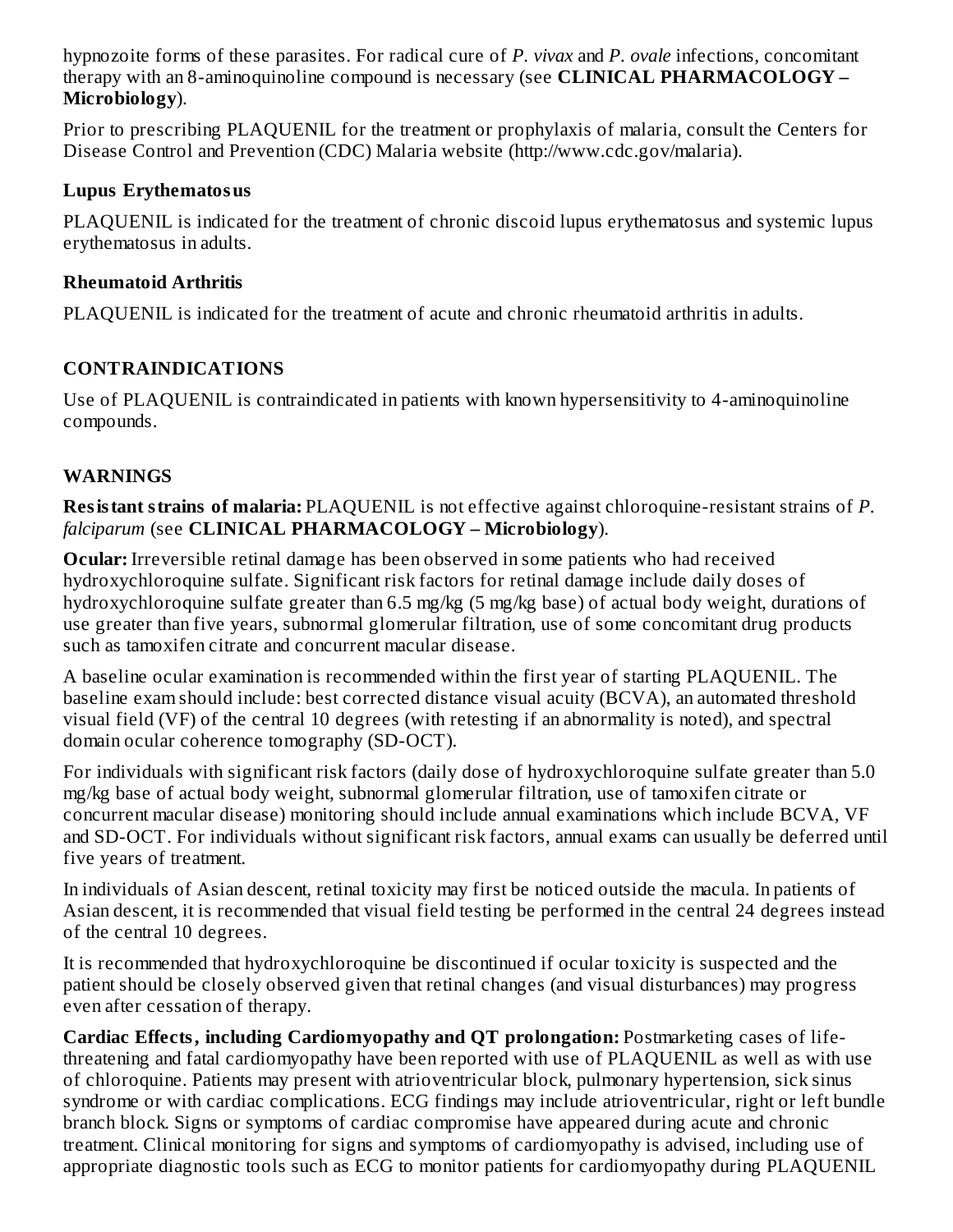therapy. Chronic toxicity should be considered when conduction disorders (bundle branch block/atrioventricular heart block) or biventricular hypertrophy are diagnosed. If cardiotoxicity is suspected, prompt discontinuation of PLAQUENIL may prevent life-threatening complications.

PLAQUENIL prolongs the QT interval. Ventricular arrhythmias and torsades de pointes have been reported in patients taking PLAQUENIL (see **OVERDOSAGE**). Therefore, PLAQUENIL should not be administered with other drugs that have the potential to prolong the QT interval (see **DRUG INTERACTIONS**).

**Wors ening of psoriasis and porphyria:** Use of PLAQUENIL in patients with psoriasis may precipitate a severe attack of psoriasis. When used in patients with porphyria the condition may be exacerbated. The preparation should not be used in these conditions unless in the judgment of the physician the benefit to the patient outweighs the possible hazard.

**Proximal Myopathy and Neuropathy:** Skeletal muscle myopathy or neuropathy leading to progressive weakness and atrophy of proximal muscle groups, depressed tendon reflexes, and abnormal nerve conduction, have been reported. Muscle and nerve biopsies have been associated with curvilinear bodies and muscle fiber atrophy with vacuolar changes. Assess muscle strength and deep tendon reflexes periodically in patients on long-term therapy with PLAQUENIL.

**Neuropsychiatric events, including suicidality:** Suicidal behavior has been rarely reported in patients treated with PLAQUENIL.

**Hypoglycemia:** PLAQUENIL has been shown to cause severe hypoglycemia including loss of consciousness that could be life threatening in patients treated with or without antidiabetic medications (see **DRUG INTERACTIONS** and **ADVERSE REACTIONS**). Patients treated with PLAQUENIL should be warned about the risk of hypoglycemia and the associated clinical signs and symptoms. Patients presenting with clinical symptoms suggestive of hypoglycemia during treatment with PLAQUENIL should have their blood glucose checked and treatment reviewed as necessary.

# **PRECAUTIONS**

**General: Us e with caution in patients with gastrointestinal, neurological, or blood disorders, and in thos e with a s ensitivity to quinine.**

**Hepatic/Renal Dis eas e:** Antimalarial compounds should be used with caution in patients with hepatic disease or alcoholism, or in conjunction with known hepatotoxic drugs. A reduction in dosage may be necessary in patients with hepatic or renal disease, as well as in those taking medicines known to affect these organs.

**Hematologic Effects/Laboratory Tests:** Antimalarial compounds should be used with caution in patients with hepatic disease or alcoholism or in conjunction with known hepatotoxic drugs. Periodic blood cell counts should be performed if patients are given prolonged therapy. If any severe blood disorder such as aplastic anemia, agranulocytosis, leukopenia, or thrombocytopenia, appears which is not attributable to the disease under treatment, consider discontinuation of PLAQUENIL.

PLAQUENIL should be administered with caution in patients having glucose-6-phosphate dehydrogenase (G-6-PD) deficiency.

**Dermatologic Effects:** Dermatologic reactions to PLAQUENIL may occur and, therefore, proper care should be exercised when it is administered to any patient receiving a drug with a significant tendency to produce dermatitis.

# **Drug Interactions**

Digoxin: Concomitant PLAQUENIL and digoxin therapy may result in increased serum digoxin levels: serum digoxin levels should be closely monitored in patients receiving combined therapy.

Insulin or antidiabetic drugs: As PLAQUENIL may enhance the effects of a hypoglycemic treatment, a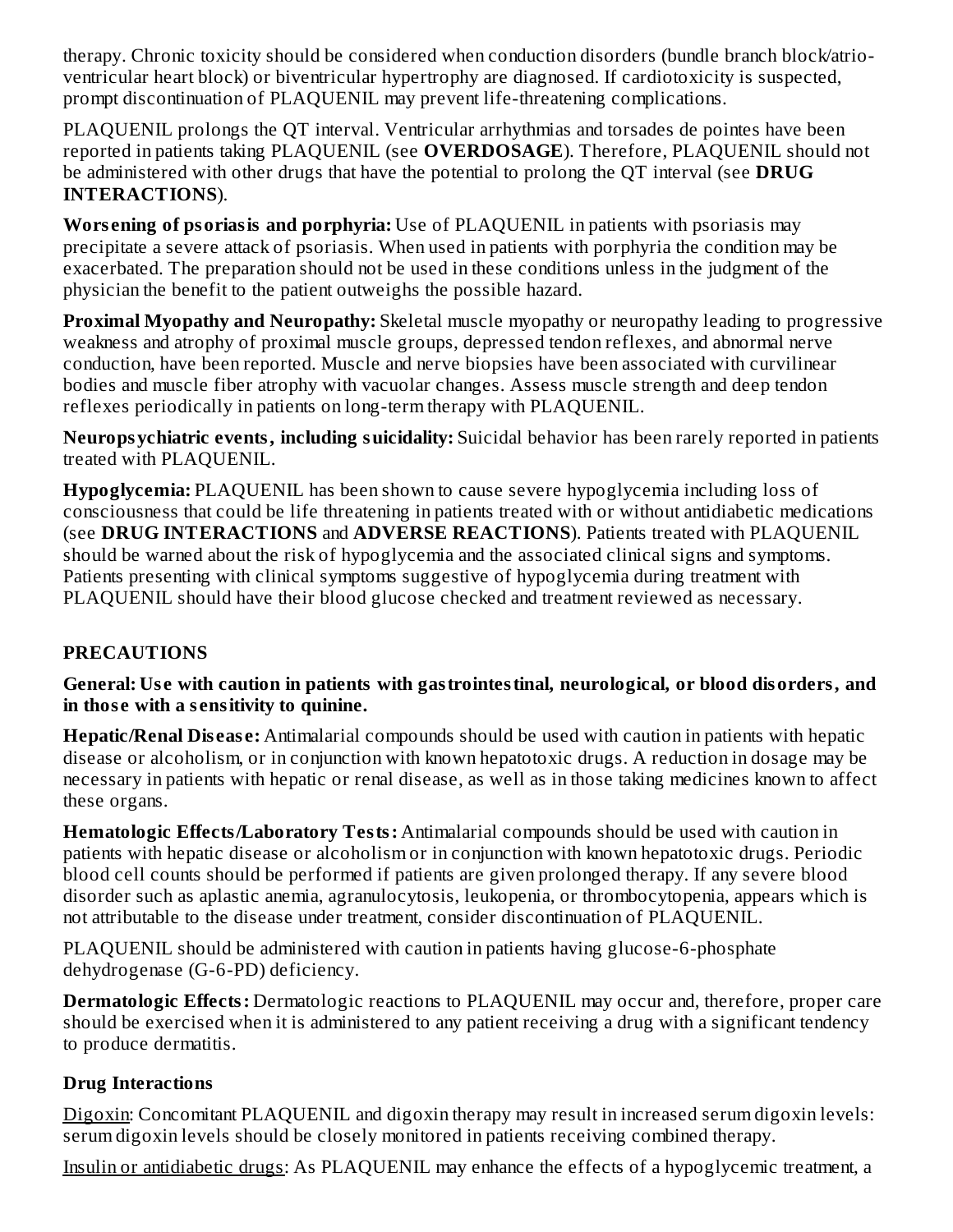decrease in doses of insulin or antidiabetic drugs may be required.

Drugs that prolong QT interval and other arrhythmogenic drugs: PLAQUENIL prolongs the QT interval and should not be administered with other drugs that have the potential to induce cardiac arrhythmias. Also, there may be an increased risk of inducing ventricular arrhythmias if PLAQUENIL is used concomitantly with other arrhythmogenic drugs.

Mefloquine and other drugs known to lower the convulsive threshold: PLAQUENIL can lower the convulsive threshold. Co-administration of PLAQUENIL with other antimalarials known to lower the convulsion threshold (e.g., mefloquine) may increase the risk of convulsions.

Antiepileptics: The activity of antiepileptic drugs might be impaired if co-administered with PLAQUENIL.

Methotrexate: Combined use of methotrexate with PLAQUENIL has not been studied and may increase the incidence of adverse effects.

Cyclosporin: An increased plasma cyclosporin level was reported when cyclosporin and PLAQUENIL were co-administered.

### *The following interactions have been observed on treatment with the structurally related substance chloroquine phosphate, and therefore cannot be ruled out for hydroxychloroquine.*

Praziquantel: Chloroquine has been reported to reduce the bioavailability of praziquantel.

Antacids and kaolin: Antacids and kaolin can reduce absorption of chloroquine; an interval of at least 4 hours between intake of these agents and chloroquine should be observed.

Cimetidine: Cimetidine can inhibit the metabolism of chloroquine, increasing its plasma level. Concomitant use of cimetidine should be avoided.

Ampicillin: In a study of healthy volunteers, chloroquine significantly reduced the bioavailability of ampicillin.

**Information for Patients:** Patients should be informed of the early signs and symptoms of toxicity such as rash or visual changes. Patients must see their physicians promptly in case of the appearance of these or of any unusual effects. Periodic laboratory tests may be recommended in some patients. Patients should be fully informed of the potential risks of the use of PLAQUENIL, especially in pregnancy and in children.

# **Carcinogenesis, mutagenesis, impairment of fertility:**

Long-term studies in animals have not been conducted to evaluate the carcinogenic potential of PLAQUENIL.

The mutagenic potential of hydroxychloroquine was not evaluated. However, chloroquine has been shown to be a catalytic inhibitor of DNA repair enzymes (topoisomerase II) and to produce weak genotoxic effects through this mode of action.

# **Pregnancy**

**Teratogenic Effects:** Human pregnancies resulting in live births have been reported in the literature and no increase in the rate of birth defects has been demonstrated. Embryonic deaths and malformations of anophthalmia and microphthalmia in the offspring have been reported when pregnant rats received large doses of chloroquine.

**Nursing Mothers:** Caution should be exercised when administering PLAQUENIL to nursing women. It has been demonstrated that hydroxychloroquine administered to nursing women is excreted in human milk and it is known that infants are extremely sensitive to the toxic effects of 4-aminoquinolines.

**Pediatric Use:** Safety and efficacy have not been established in the chronic use of PLAQUENIL for systemic lupus erythematosus and juvenile idiopathic arthritis in children. Children are especially sensitive to the 4-aminoquinoline compounds. Most reported fatalities followed the accidental ingestion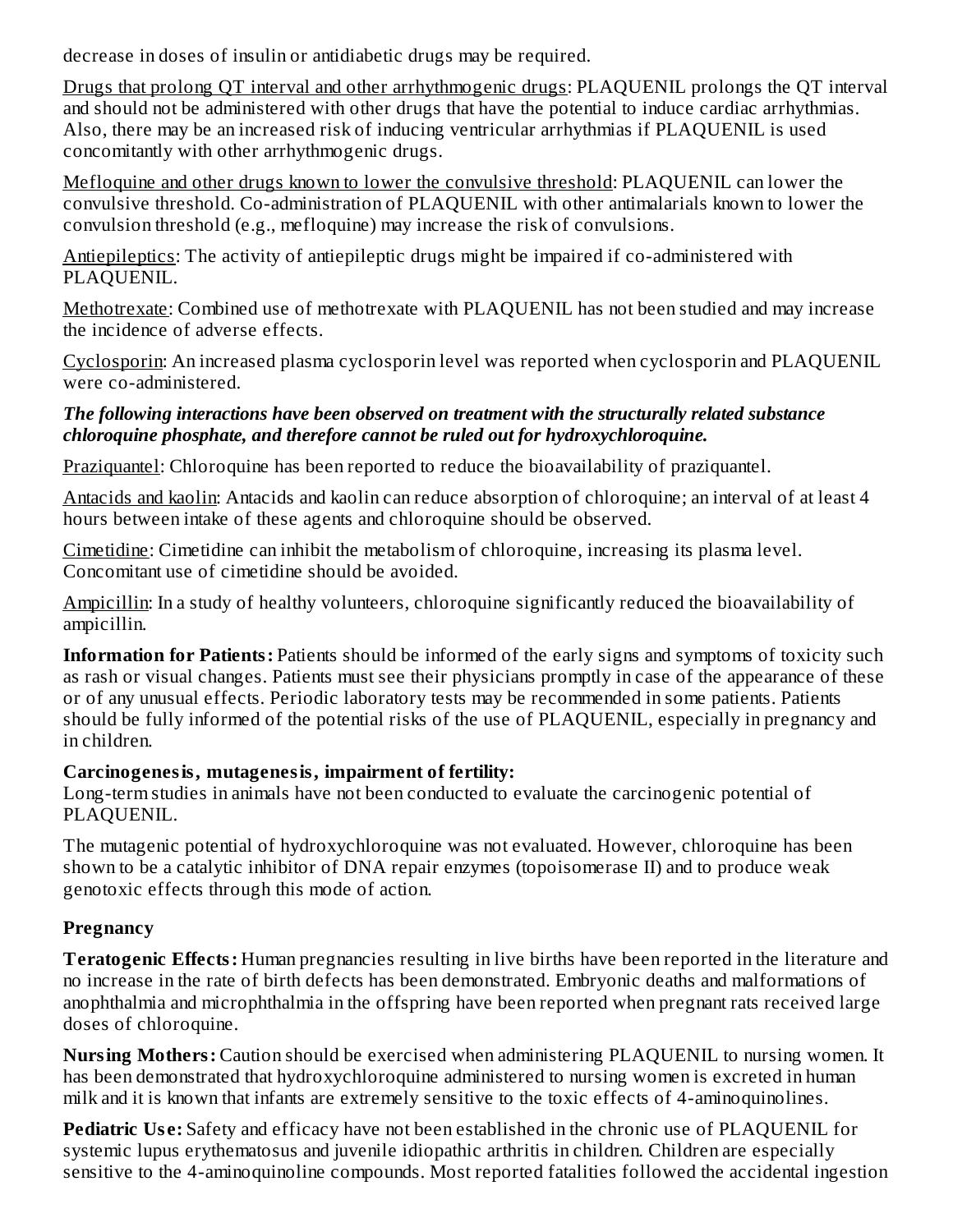of chloroquine, sometimes in small doses (0.75 g or 1 g in one 3-year-old child). Patients should be strongly warned to keep these drugs out of the reach of children (see **OVERDOSAGE**).

**Geriatric Us e:** Clinical studies of PLAQUENIL did not include sufficient numbers of subjects aged 65 and over to determine whether they respond differently from younger subjects. However, this drug is known to be substantially excreted by the kidney, and the risk of toxic reactions to this drug may be greater in patients with impaired renal function. Because elderly patients are more likely to have decreased renal function, care should be taken in dose selection and it may be useful to monitor renal function.

### **ADVERSE REACTIONS**

The following adverse reactions have been identified during post-approval use of PLAQUENIL or other 4-aminoqunoline compounds. Because these reactions are reported voluntarily from a population of uncertain size, it is not always possible to reliably estimate their frequency or establish a causal relationship to drug exposure.

**Blood and lymphatic system disorders:** Bone marrow failure, anemia, aplastic anemia, agranulocytosis, leukopenia, and thrombocytopenia. Hemolysis reported in individuals with glucose-6 phosphate dehydrogenase (G-6-PD) deficiency.

**Cardiac disorders:** Cardiomyopathy which may result in cardiac failure and in some cases a fatal outcome (see **WARNINGS** and **OVERDOSAGE**). PLAQUENIL prolongs the QT interval. Ventricular arrhythmias and torsade de pointes have been reported in patients taking PLAQUENIL (see **OVERDOSAGE** and **DRUG INTERACTIONS**).

**Ear and labyrinth disorders:** Vertigo, tinnitus, nystagmus, nerve deafness, deafness.

**Eye disorders:** Irreversible retinopathy with retinal pigmentation changes (bull's eye appearance), visual field defects (paracentral scotomas) and visual disturbances (visual acuity), maculopathies (macular degeneration), decreased dark adaptation, color vision abnormalities, corneal changes (edema and opacities) including corneal deposition of drug with or without accompanying symptoms (halo around lights, photophobia, blurred vision).

**Gastrointestinal disorders:** Nausea, vomiting, diarrhea, and abdominal pain.

**General disorders and administration site conditions:** Fatigue.

**Hepatobiliary disorders:** Liver function tests abnormal, hepatic failure acute.

**Immune system disorders:** Urticaria, angioedema, bronchospasm

**Metabolism and nutrition disorders:** Decreased appetite, hypoglycemia, porphyria, weight decreased.

**Mus culoskeletal and connective tissue disorders:** Sensorimotor disorder, skeletal muscle myopathy or neuromyopathy leading to progressive weakness and atrophy of proximal muscle groups, depression of tendon reflexes and abnormal nerve conduction.

**Nervous system disorders:** Headache, dizziness, seizure, ataxia and extrapyramidal disorders such as dystonia, dyskinesia, and tremor have been reported with this class of drugs.

**Psychiatric disorders:** Affect/emotional lability, nervousness, irritability, nightmares, psychosis, suicidal behavior.

**Skin and subcutaneous tissue disorders:** Rash, pruritus, pigmentation disorders in skin and mucous membranes, hair color changes, alopecia. Dermatitis bullous eruptions including erythema multiforme, Stevens-Johnson syndrome, and toxic epidermal necrolysis, drug reaction with eosinophilia and systemic symptoms (DRESS syndrome), photosensitivity, dermatitis exfoliative, acute generalized exanthematous pustulosis (AGEP). AGEP has to be distinguished from psoriasis, although PLAQUENIL may precipitate attacks of psoriasis. It may be associated with pyrexia and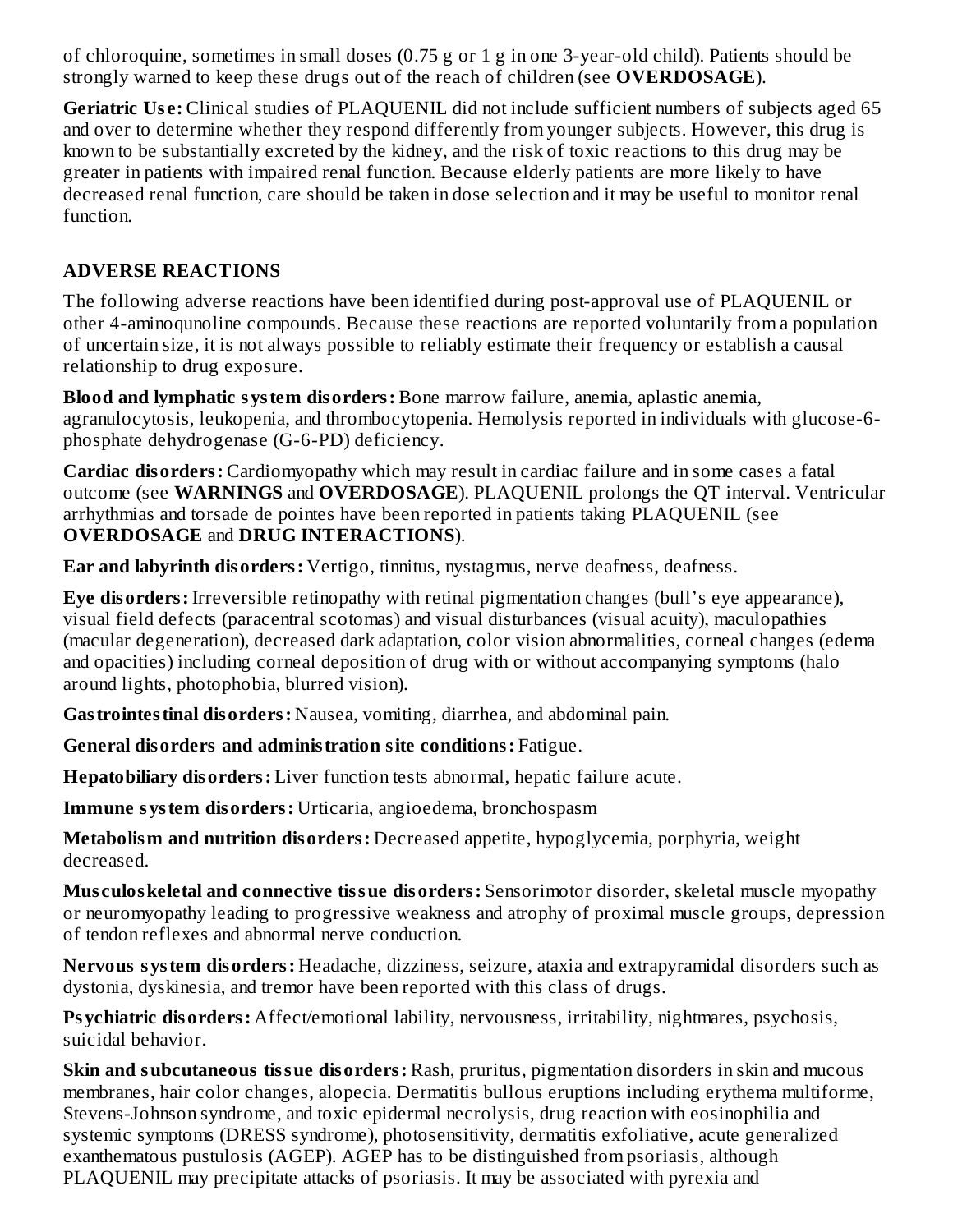### **To report SUSPECTED ADVERSE REACTIONS, contact Concordia Pharmaceuticals at 1-877- 370-1142 or FDA at 1-800-FDA-1088 or** *www.fda.gov/medwatch.*

# **OVERDOSAGE**

The 4-aminoquinoline compounds are very rapidly and completely absorbed after ingestion, and in accidental overdosage, or rarely with lower doses in hypersensitive patients, toxic symptoms may occur within 30 minutes. The symptoms of overdosage may include headache, drowsiness, visual disturbances, cardiovascular collapse, convulsions, hypokalemia, rhythm and conduction disorders including QT prolongation, torsades de pointes, ventricular tachycardia and ventricular fibrillation, followed by sudden potentially fatal respiratory and cardiac arrest. Treatment is symptomatic and must be prompt. Immediate gastric lavage until the stomach is completely emptied is indicated. After lavage, activated charcoal is introduced by the stomach tube within 30 minutes of ingestion of the drug may inhibit further intestinal absorption. To be effective, the dose of activated charcoal should be at least five times the estimated dose of hydroxychloroquine ingested.

Consideration should be given to administering diazepam parenterally since studies suggest that it may be beneficial in reversing chloroquine and hydroxychloroquine cardiotoxicity.

Respiratory support and shock management should be instituted as necessary.

Exchange transfusions are used to reduce the level of 4-aminoquinoline drug in the blood.

A patient who survives the acute phase and is asymptomatic should be closely observed for at least six hours. Fluids may be forced and sufficient ammonium chloride (8 g daily in divided doses for adults) may be administered for a few days to acidify the urine. This will promote urinary excretion in cases of both overdosage and sensitivity. However, caution must be exercised in patients with impaired renal function and/or metabolic acidosis.

# **DOSAGE AND ADMINISTRATION**

One PLAQUENIL tablet contains 200 mg of hydroxychloroquine sulfate, which is equivalent to 155 mg base.

Take PLAQUENIL with a meal or a glass of milk.

# **Malaria**

# Prophylaxis

Adults: 400 mg (310 mg base) once weekly on the same day of each week starting 2 weeks prior to exposure, and continued for 4 weeks after leaving the endemic area.

*Weight-based dosing in adults and pediatric patients:* 6.5 mg/kg (5 mg/kg base), not to exceed 400 mg (310 mg base), once weekly on the same day of the week starting 2 weeks prior to exposure, and continued for 4 weeks after leaving the endemic area.

### Treatment of Uncomplicated Malaria

Adults: 800 mg (620 mg base) followed by 400 mg (310 mg base) at 6 hours, 24 hours and 48 hours after the initial dose (total 2000 mg hydroxychloroquine sulfate or 1550 mg base).

*Weight based dosage in adults and pediatric patients:* 13 mg/kg (10 mg/kg base), not to exceed 800 mg (620 mg base) followed by 6.5 mg/kg (5 mg/kg base), not to exceed 400 mg (310 mg base), at 6 hours, 24 hours and 48 hours after the initial dose. PLAQUENIL film-coated tablets cannot be divided, therefore they should not be used to treat patients who weigh less than 31 kg.

For radical cure of *P. vivax* and *P. malariae* infections, concomitant therapy with an 8-aminoquinoline compound is necessary.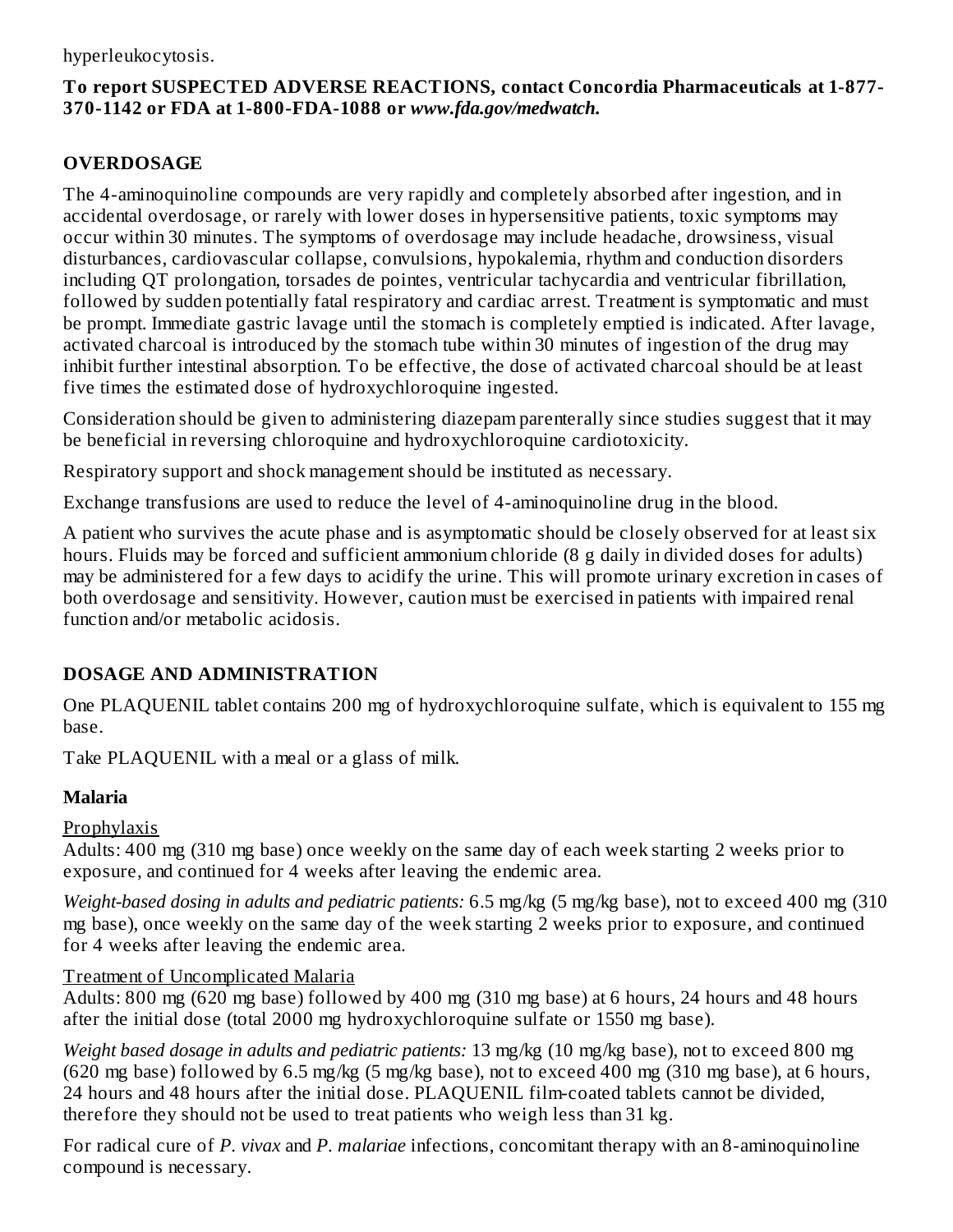#### **Lupus Erythematosus**

The recommended adult dosage is 200 to 400 mg (155 to 310 mg base) daily, administered as a single daily dose or in two divided doses. Doses above 400 mg a day are not recommended.

The incidence of retinopathy has been reported to be higher when this maintenance dose is exceeded.

### **Rheumatoid Arthritis**

The action of hydroxychloroquine is cumulative and may require weeks to months to achieve the maximum therapeutic effect (see **CLINICAL PHARMACOLOGY**).

*Initial adult dosage:* 400 mg to 600 mg (310 to 465 mg base) daily, administered as a single daily dose or in two divided doses. In a small percentage of patients, side effects may require temporary reduction of the initial dosage.

*Maintenance adult dosage:* When a good response is obtained, the dosage may be reduced by 50 percent and continued at a maintenance level of 200 mg to 400 mg (155 to 310 mg base) daily, administered as a single daily dose or in two divided doses.

Do not exceed 600 mg or 6.5 mg/kg (5 mg/kg base) per day, whichever is lower, as the incidence of retinopathy has been reported to be higher when this maintenance dose is exceeded.

Corticosteroids and salicylates may be used in conjunction with PLAQUENIL, and they can generally be decreased gradually in dosage or eliminated after a maintenance dose of PLAQUENIL has been achieved.

# **HOW SUPPLIED**

PLAQUENIL tablets are white, to off-white, film coated tablets imprinted "PLAQUENIL" on one face in black ink. Each tablet contains 200 mg hydroxychloroquine sulfate (equivalent to 155 mg base).

Bottles of 12 tablets with child resistant closure (NDC 71205-448-12).

Do not crush or divide PLAQUENIL film-coated tablets (see **DOSAGE AND**

# **ADMINISTRATION**).

Dispense in a tight, light-resistant container as defined in the USP/NF. Keep out of the reach of children.

Store at room temperature [20° to 25°C (68° to 77°F), allows excursions between 15° and 30°C (59° and  $86^{\circ}$ F)].

Mfd. for: Concordia Pharmaceuticals Distributed by: Amdipharm Limited 17 Northwood House Dublin 9, Ireland

Repackaged by: Proficient Rx LP Thousand Oaks, CA 91320 Rev. 09/19 ©2015 All rights reserved.

# **PRINCIPAL DISPLAY PANEL - 12 Tablet Bottle**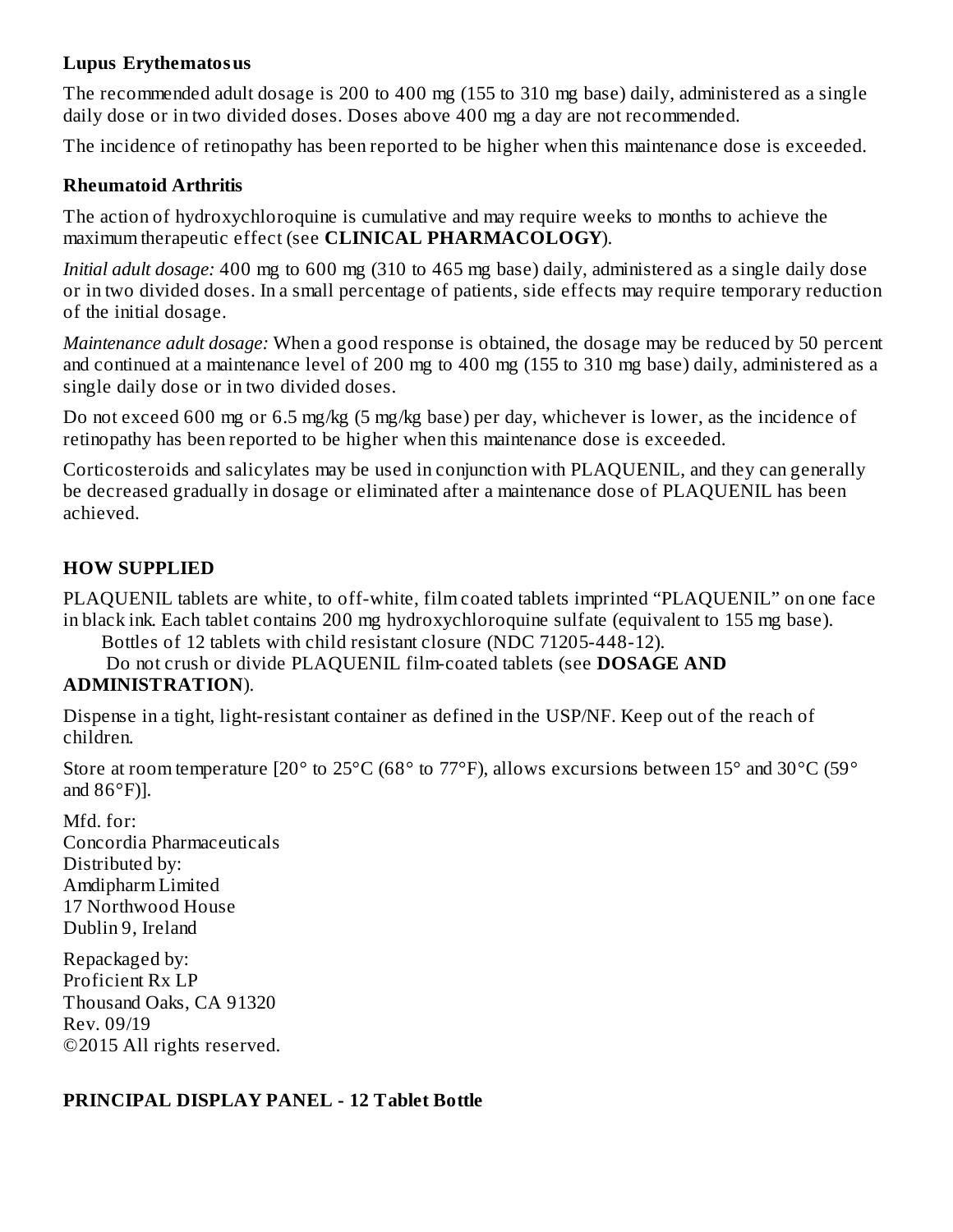

#12

black ink.



Each tablet contains: 200 mg hydroxychloroquine

White, to off-white, film coated tablets imprinted "PLAQUENIL" on one face in

Mfr For: Concordia Pharmaceuticals Inc. St. Michael, Barbados BB11005 Made in Hungary

NDC 71205-448-12

Packaged By: Proficient Rx LP Thousand Oaks, CA 91320

**RX Only** 

Keep medication out of the reach of children

Plaquenil 200mg #12 Tablets Lot #:00000 NDC 71205-448-12

SN# MASTER Exp:00/00/00

Plaquenil 200mg #12 Tablets Lot #:00000 NDC 71205-448-12

SN# MASTER Exp:00/00/00

Plaquenil 200mg #12 Tablets Lot #:00000 NDC 71205-448-12

SN#MASTER Exp:00/00/00



GTIN: 00371205448127 SN# MASTER Exp. 00/00/00 Lot #:00000

NDC 71205-448-12

Store at 20°-25°C (68°-77°F)

Product ID: QP044812

**Rx** only

Plaquenil® hydroxychloroquine sulfate tablets, USP  $200$  mg

**Plaquenil 200mg** 

**Tablets** 

sulfate (equilvalent to 155 mg base).

12 tablets

# **KEEP OUT OF THE REACH OF CHILDREN**

Dispense in a tight, light-resistant container as defined in the USP/NF.

| <b>PLAQUENIL</b>                                                                        |                                |                                                    |                                  |  |          |
|-----------------------------------------------------------------------------------------|--------------------------------|----------------------------------------------------|----------------------------------|--|----------|
| hydroxychloroquine sulfate tablet                                                       |                                |                                                    |                                  |  |          |
|                                                                                         |                                |                                                    |                                  |  |          |
| <b>Product Information</b>                                                              |                                |                                                    |                                  |  |          |
| Product Type                                                                            | <b>HUMAN PRESCRIPTION DRUG</b> | NDC:71205-448(NDC:59212-562)<br>Item Code (Source) |                                  |  |          |
| <b>Route of Administration</b>                                                          | ORAL                           |                                                    |                                  |  |          |
|                                                                                         |                                |                                                    |                                  |  |          |
|                                                                                         |                                |                                                    |                                  |  |          |
| <b>Active Ingredient/Active Moiety</b>                                                  |                                |                                                    |                                  |  |          |
|                                                                                         | <b>Ingredient Name</b>         |                                                    | <b>Basis of Strength</b>         |  | Strength |
| hydroxychloroquine sulfate (UNII: 8Q2869CNVH) (hydroxychloroquine -<br>UNII:4QWG6N8QKH) |                                |                                                    | hydro xychlo ro quine<br>sulfate |  | $200$ mg |
|                                                                                         |                                |                                                    |                                  |  |          |
|                                                                                         |                                |                                                    |                                  |  |          |
| <b>Inactive Ingredients</b>                                                             |                                |                                                    |                                  |  |          |
| <b>Ingredient Name</b>                                                                  |                                |                                                    | Strength                         |  |          |
| <b>ANHYDRO US DIBASIC CALCIUM PHO SPHATE (UNII: L11K75P92J)</b>                         |                                |                                                    |                                  |  |          |
| HYPROMELLOSE 2910 (6 MPA.S) (UNII: 0WZ8WG20P6)                                          |                                |                                                    |                                  |  |          |
| Magnesium Stearate (UNII: 70097M6I30)                                                   |                                |                                                    |                                  |  |          |
| Polyethylene glycol 400 (UNII: B697894SGQ)                                              |                                |                                                    |                                  |  |          |